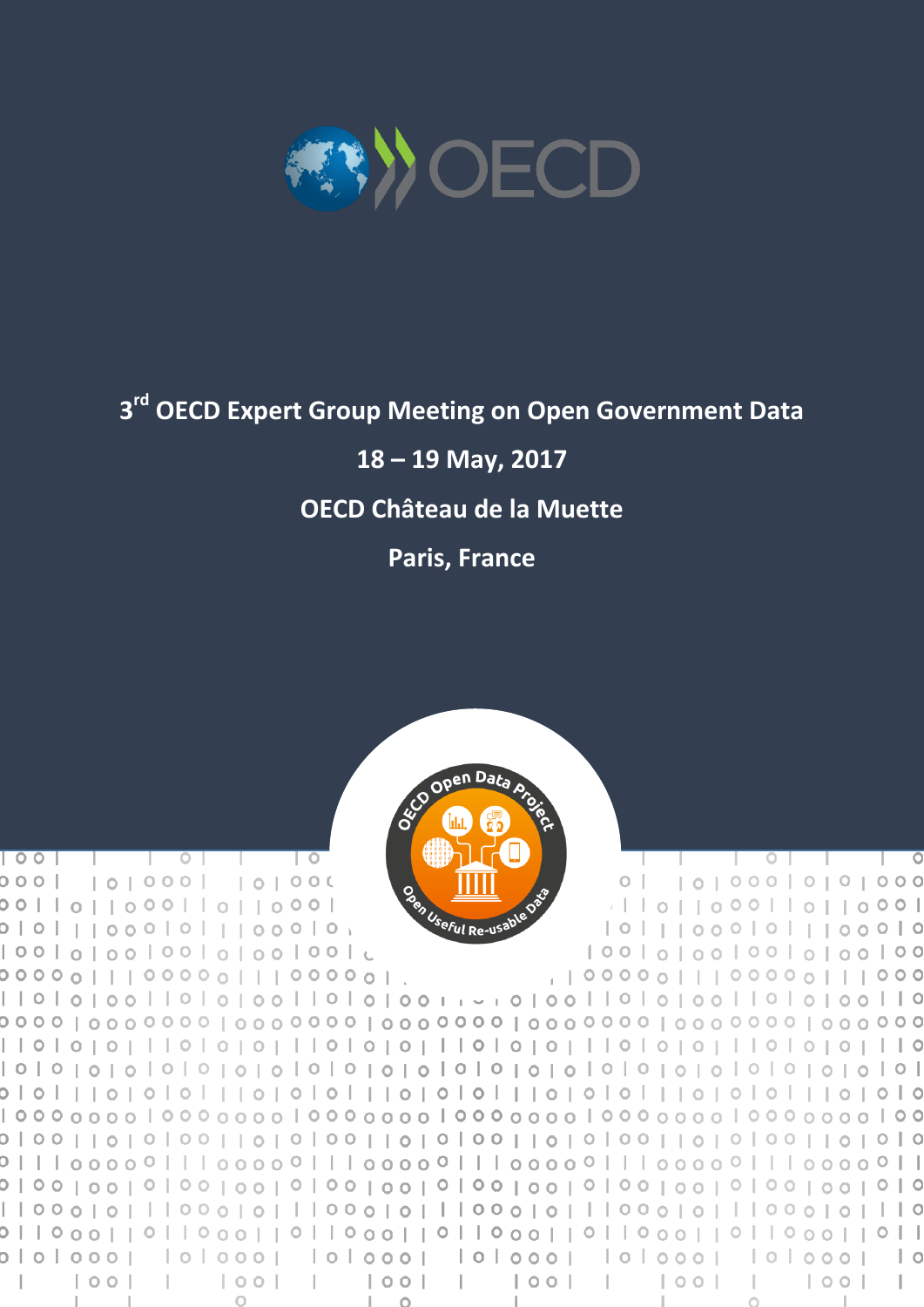



### **OECD Expert Group Meeting on Open Government Data**

*The 3rd OECD Expert Group Meeting on Open Government Data was held on 18 and 19 May 2017 with the participation of 20 OECD countries and delegates from Argentina, Colombia, Peru and Romania. The meeting also benefited from the participation of the Executive Director of the International Open Data Charter Secretariat.* 

*The meeting focused on encouraging the exchange of best practices between OECD member and partner countries, and highlight the relevance of the strategic use and management of open data for the digital transformation of the public sector. The Expert Group Meeting also provided an ideal forum to present the preliminary results of the 2017 Edition of the OECD OURdata Index, the policy highlights from the OECD analytical work on open government data, and cooperation between OECD Directorates in light of the relevance of data governance for the public, private and third sectors.*

#### *18 May, 2017*

#### *Session 1: Where do we stand? Achievements and common challenges.*

Delegates presented national experiences centring on the three pillars of the OECD *OURdata Index* : Data availability, data accessibility and data re-use. Discussed topics covered, for instance, the demand- and valuedriven publication of OGD, data quality as an enabler of OGD accessibility, the legal governance for OGD, and data-driven creation of good governance value in areas such as anticorruption. This session benefited from the presentations of delegates from **Argentina, France, Germany, Mexico, Norway, South Korea and Spain.** 

#### *Session 2: The OECD Open Government Data Report*

The OECD Secretariat presented the preliminary findings of the OECD Open Government Data Report to be published in 2018. The Report will build on the analytical framework included in the **[OECD Working Paper on Open Government Data](http://www.oecd-ilibrary.org/governance/open-government-data_5k46bj4f03s7-en)** to discuss developments, trends, needs and actions needed to move from potential value to impact delivery – e.g. by establishing the required data infrastructure, governance and ecosystem)

The analysis in the Report will be backed up with data collected through the OGD Survey (2013, 2014/15 and 2016/17) and will benefit from the application of the analytical frameworks in OGD national reviews.

#### *Session 3: The strategic role of Open Government Data in the context of the digital transformation of the public sector*

The digital transformation of the public sector calls for the strategic use of data inside government institutions and the implementation of effective data governance models. This session focused on the **Digital Transformation of the public sector** highlighting the relevance and contribution of Open to the delivery of data- and citizen-driven experiences. In addition, it explored how open data provide opportunities to engage in new ways and create new partnerships with a wealth of different actors to transform how decisions are taken and services delivered. Rebuilding trust through open data and the capacity of governments to evolve in line with changes in societies and economies were topics widely discussed by delegates from OECD countries and partners.